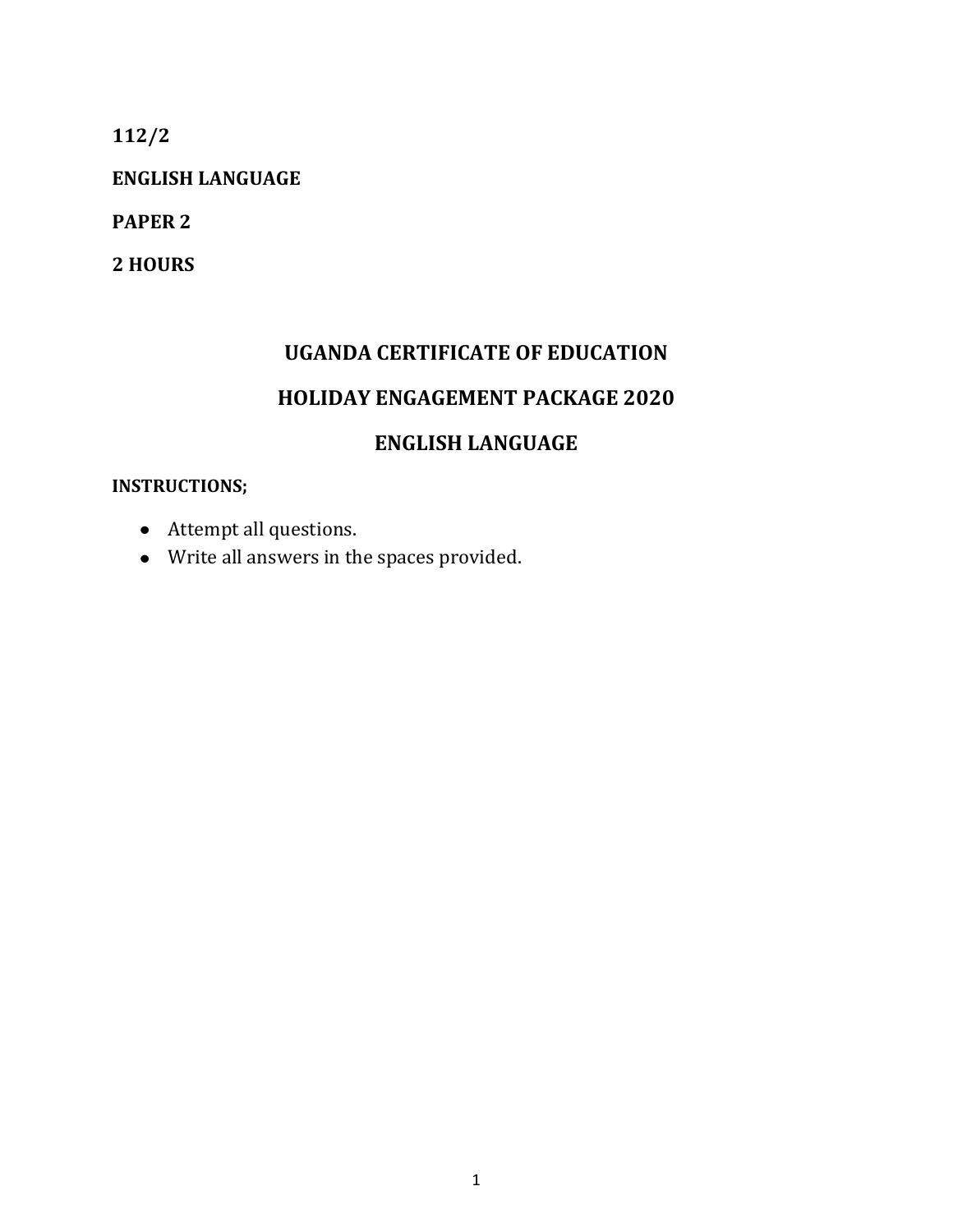## **1. Read the following passage carefully and answer the question that follows.**

Much as the ice cream is enjoyable, has anyone ever wondered how long it has been kept in that freezer or how long that motorcyclist has carried it? Do we even care to look at who supplies it or is it just a matter of satisfying our appetite?

At the ice cream factory or supermarkets, ice cream costs anything from 600 to 30,000 shillings depending on the size and flavour. So the person buying from the vendors saves just 100 shillings for the small tins. Diana Kenyangi, a nutritionist of Bank of Uganda clinic, says there is a difference between ice cream kept in the freezer and the one in the cooler. "The one in the freezer can stay for six months without going bad, but the one in the cooler can only last for six to eight hours. Most vendors have coolers and perhaps by the time they sell the ice cream, it would have gone bad," she says.

Mark Akampa, a nutritionist at Mbarara University Teaching Hospital says one should be careful with edibles that are sold on the streets.

"The hygiene of the vendors is questionable. Some of them use old tins. This puts people's health at risk," he adds, "it is important for people to mind what they eat."

The ice cream from the supermarket might be okay because it is supplied by manufacturers, but no one knows whether that sold on the streets is from genuine manufacturers.

"Ugandans are funny. One can even collect used empty ice tins and re-use them. Once the consumer sees the label on the tin, they rush to buy the ice cream yet it could be a fake," Akampa says.

"It is possible for people to get typhoid, brucellosis and cholera if they eat ice cream prepared from unhygienic places," Kenyangi says.

She says ice cream, if consumed a lot, can result in obesity, heart disease and digestive problems. The constant ingestion of herbicides, pesticides and anything else the cow eats is not good for human beings. These end up getting stored in human fat, which is not healthy," she says.

Other problems associated with ice cream consumption include allergies and high fat and sugar intake.

"Protein-based foods like milk can cause allergies leading to running stomachs and vomiting. If one gets an allergy after eating ice cream, the only solution is to stop taking it," Kenyangi advises.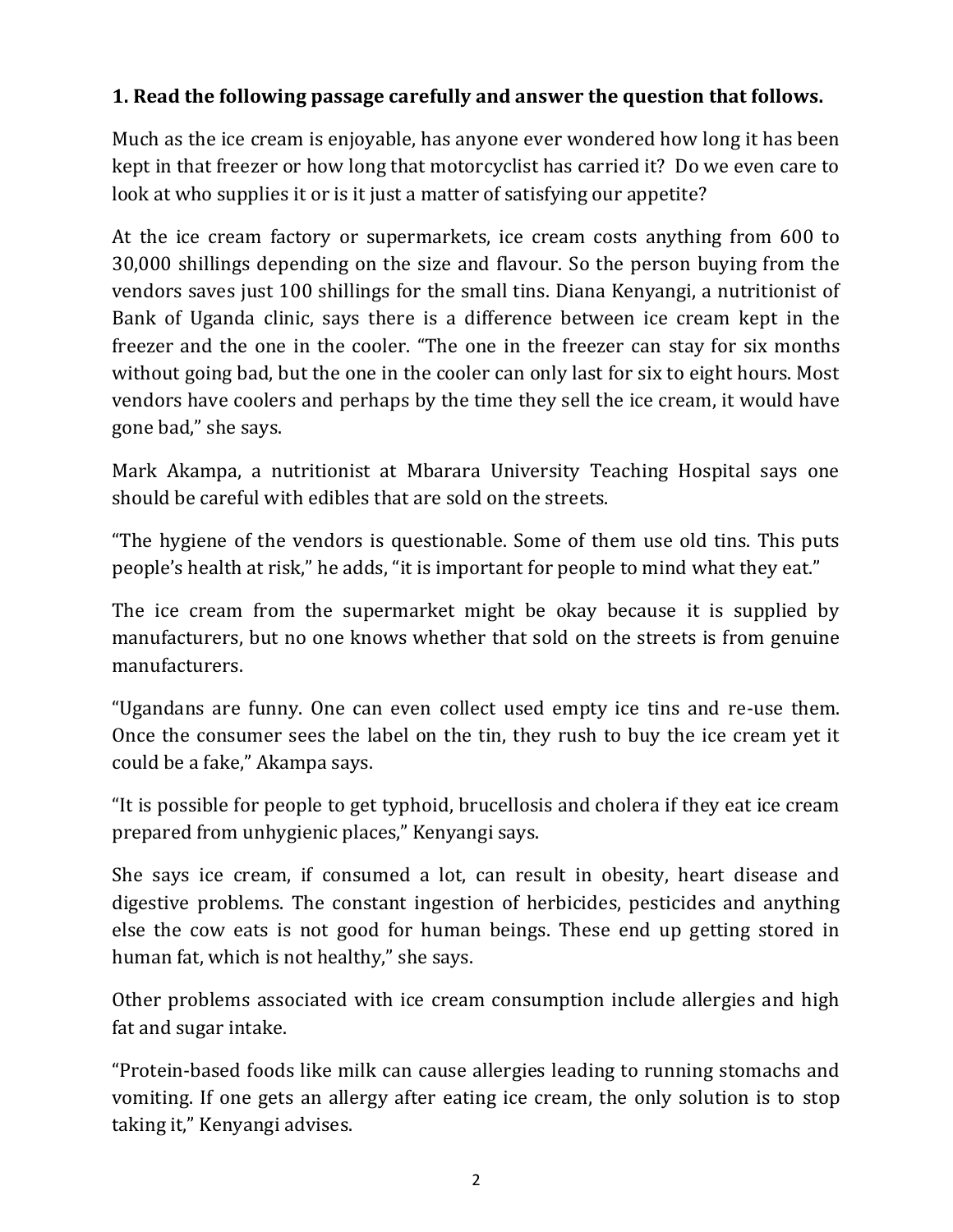In hospitals around town, treating diseases like brucellosis and typhoid may cost between 30,000 and 50,000 shillings. Hanifa Baucu, a nutritionist at Mulago Hospital, warns that people should be careful about where they buy ice cream from.

"Leave alone the ice cream being okay, the person selling it might not be healthy. Because he or she can easily infect the consumers," he says.

Health inspectors should ensure that ice cream vendors are extremely clean because the public's health is very important. Allowing only licensed vendors to operate may save the public problems associated with bad ice cream.

### *(Adapted from: The New Vision, 2nd April, 2010 pg. 29)*

#### **Question:**

**In about 120 words, summarize the precautions one should take before eating ice cream and the likely consequences of consuming it.**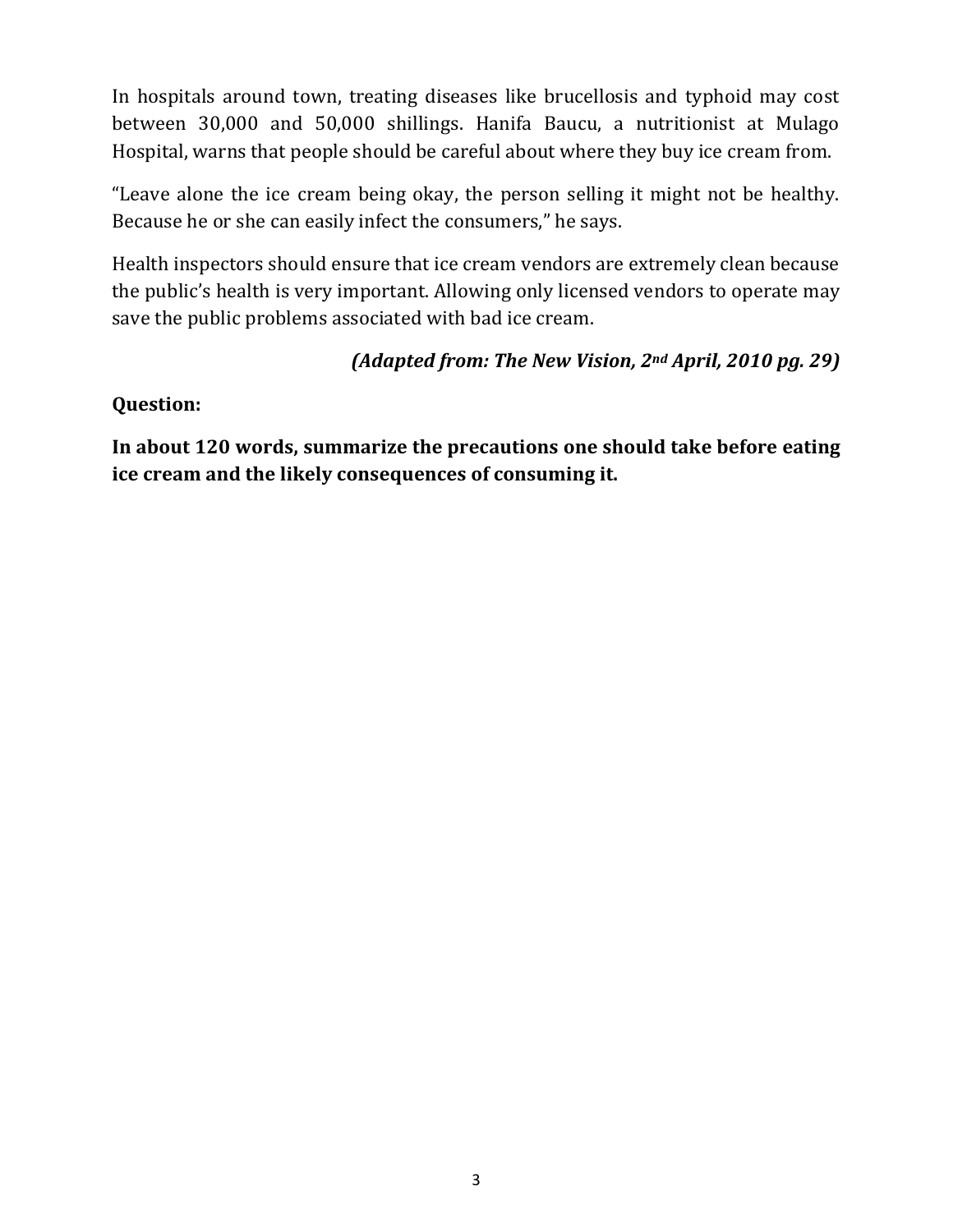## **ROUGH COPY**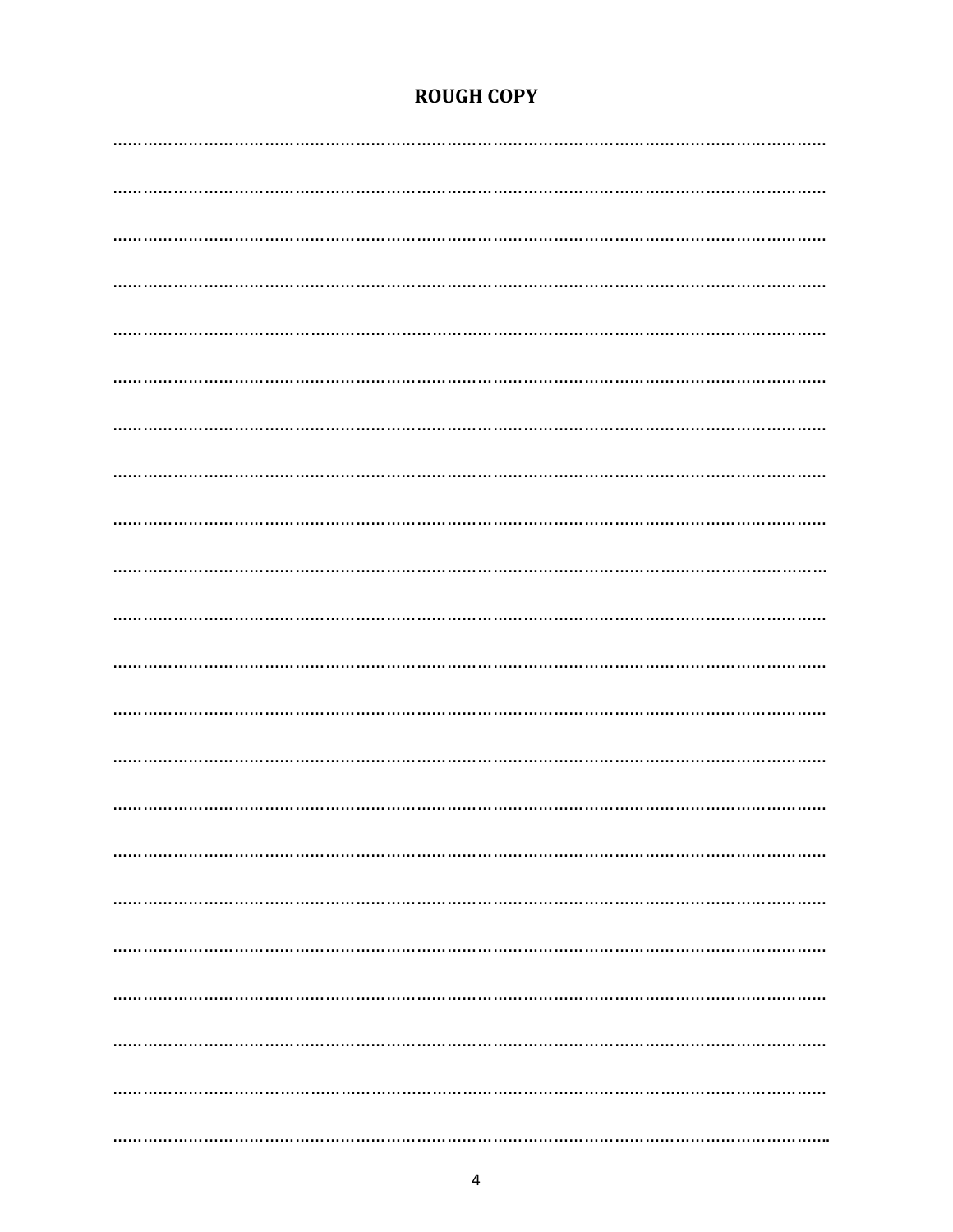## **FAIR COPY**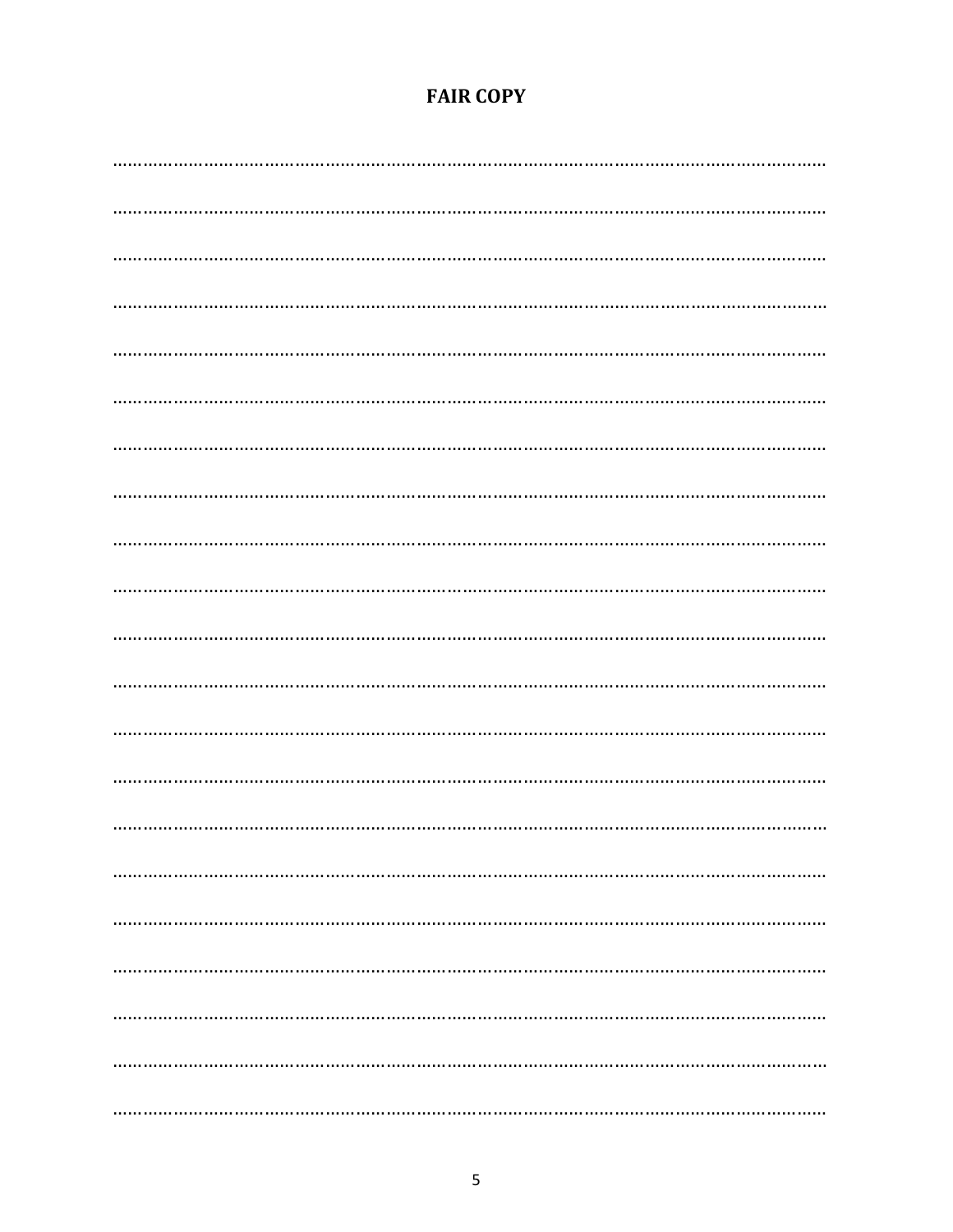#### **2A. Read the following passage carefully and answer questions that follow.**

The assembly hall was packed to capacity. Everybody was wearing a **grave expression** on his or her face. The teachers were dressed in dark suits, white shirts and black ties and sat at the front row. The English headmaster was at the back of the hall as was his habit on such occasions, smoking a pipe and apparently absorbed in deep reflection. The occasion was an especially important meeting of the debating club to debate the motion that 'the present self-governance arrangement should be extended for a period of five years to allow Ugandans to get adequately prepared for independence'. The deputy headmaster was the chairman. The proposition side was led by the history teacher, Mr. Roman, seconded by Katera, the head prefect; while the opposition was led by Mr. Bangirana, the Mathematics teacher, a Ugandan who was a Member of Parliament, assisted by the president of the debating club, Kasikura. There was an undercurrent of tension, but everybody was conscious of the need for tolerance and responsibility.

The future of the country was at stake and everybody rose to the occasion, at least judging by expressions on their faces by the usual level of restraint in interrupting speakers, and by the impressive effort which every speaker made to find lofty phrases to express his patriotism and readiness to serve the country. Occasionally, **inflammatory phrases** slipped through the otherwise responsible tone of the speeches, but the chairman quickly re-established decorum through deep grunting sounds in his throat and well-timed side-glances at the speaker who strayed outside the latitude of responsible criticism.

When words like "Imperialism" and "exploitation" were used, the chairman wrinkled his face into the agony of being betrayed and that switched the attention of the audience away from the speaker. The speaker would instinctively follow the eyes of the audience, turn and encounter the agony on the face of the deputy headmaster. One glance was enough to force the speaker to moderate his language. There was a continuous low murmur as teacher after teacher, most of them British, took turns to plead passionately for patience and common sense. Nobody was saying that independence was bad, but Africans needed time to acquire the necessary skills to run a modern state. Time was needed for old tribal hostilities to subside, for religious animosities to be brought under control, and for the general populace to be educated about democracy. The audience listened patiently, saw the logic behind the arguments and duly clapped for the effort in erudition made by each speaker; but there were no loud cheers, no enthusiasm in the clapping except for the two Ugandan teachers who **denounced imperialism** without any reservations, and called for the immediate departure of colonial administrators. When the leader of the opposition rose to speak, he was cheered wildly, mainly on account of the reputation which he had established in Parliament as a man who had lost patience with the pretensions of colonial goodwill.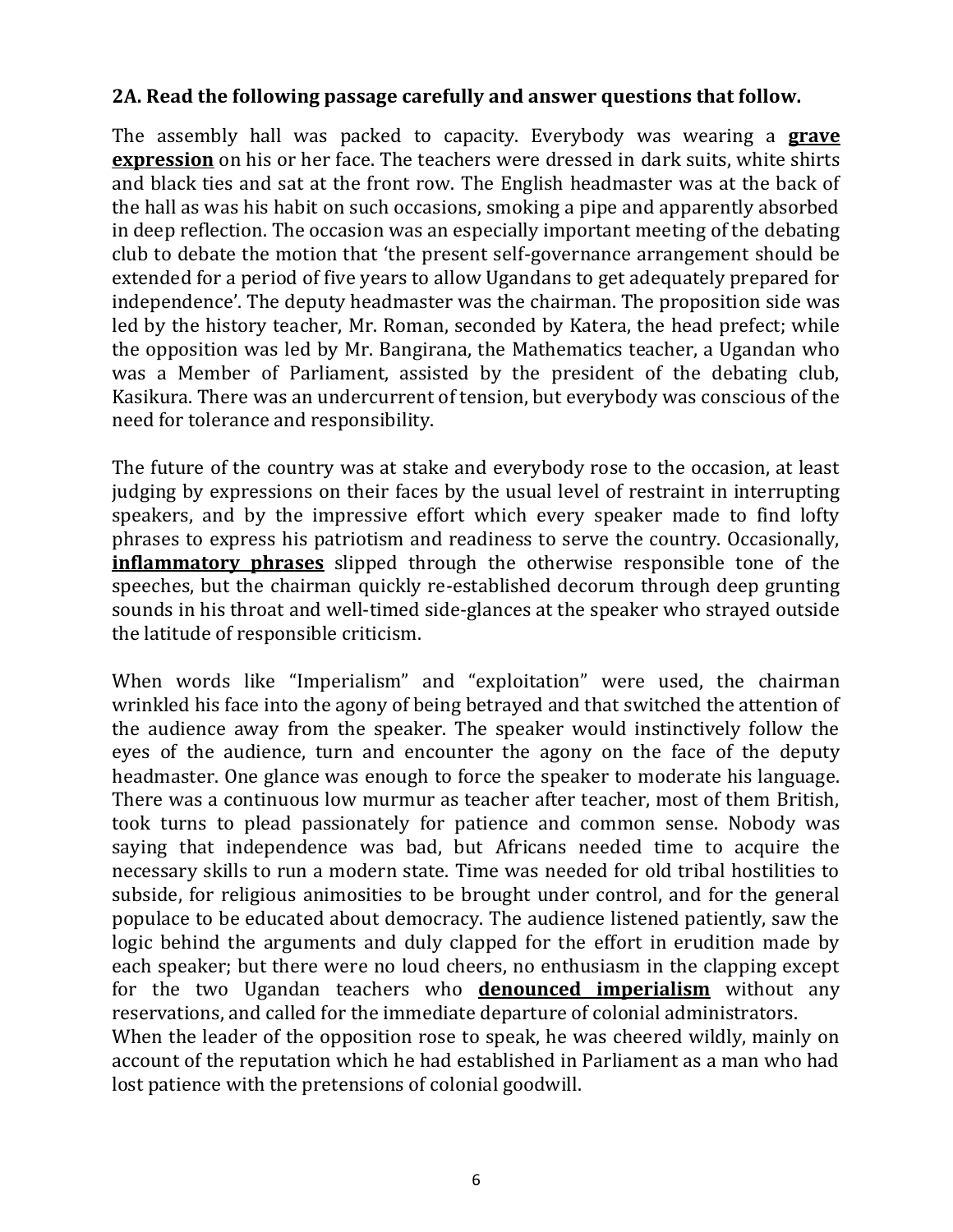"If they are so kind-hearted as to care for our education in democracy, why don't they stay here after our independence and give us that education without being our rulers?" Loud cheers from the students forced him to take a break.

"How can we learn about democracy when they have never allowed us to practise it? Why did they wait until we asked them to go away before they could remember their self-assigned duty?" Again loud cheers erupted from the listeners.

The chairman shook his head in disappointment so that the cheerers restrained themselves. Several white teachers **got red** in the face and around the ears. One of them stormed out of the hall. Some of the students cast shy glances at the headmaster but he maintained a calm remoteness, like a sage. Some of the students refrained from further cheering. They became uncomfortable because they were torn between their emotions and their respect for school authorities.

## **Questions:**

2.1 Suggest a suitable title for the passage. ………………………………………………………………………………………………………………………….. 2.2 Which side of the debate did the headmaster support? Give reasons. …………………………………………………………………………………………………………………………… ……………………………………………………………………………………………………………………………. 2.3 Why was Mr. Bangirana's speech treated with great excitement? …………………………………………………………………………………………………………………………… …………………………………………………………………………………………………………………………… 2.4 Outline at least two reasons why there was need to delay independence. …………………………………………………………………………………………………………………………… ……………………………………………………………………………………………………………………………. 2.5 Explain the meaning of the following words or expressions as used in the passage; i. **grave expression** …………………………………………………………………………………………………………………… …………………………………………………………………………………………………………………… ii. **inflammatory phrases** …………………………………………………………………………………………………………………… ……………………………………………………………………………………………………………………

iii. **denounced imperialism …………………………**………………………………………………………………………………………... …………………………………………………………………………………………………………………… iv. **got red**

**……………………………..**……………………………………………………………………………………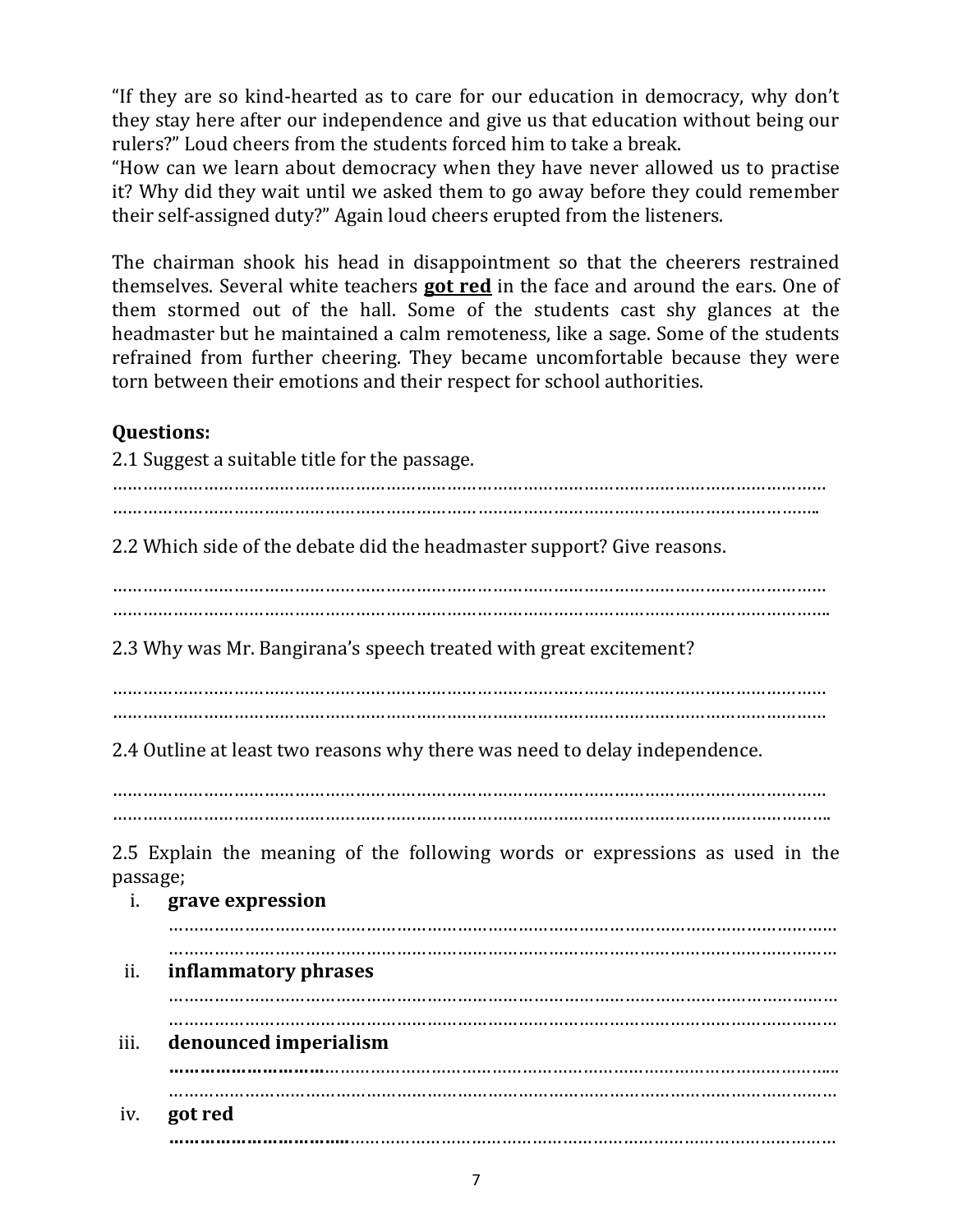#### **2B. Read the following passage carefully and answer questions that follow.**

The children grew up. It was difficult to tell which one was the first and last born among the children of the second wife. Nonetheless, Oweka was very proud of them. They were sent to school, but only the three boys. Oweka refused to send his girls to school. It was not their privilege to learn. Their work was to learn how to dig, cook and later get married. Maria's mother, unlike the second wife, would not listen to Oweka. She wanted her daughter to go to school. She knew her position very well. Maria was her only child to look to as a source of comfort. She was very poor but she scratched everywhere to get money to send her daughter to school. She made a contract with a shopkeeper in the nearby trading centre. She sold him firewood at a meagre price and thus had to carry firewood for six months in order to pay the school fees for one term. In a year, she was able to pay fees for only two terms. The shopkeeper however, realized her good intentions and agreed to lend her money. Every morning she got up, went to her garden and after digging she would come back, make breakfast, eat and carry firewood to the shopkeeper. In the afternoons, she went to the bush to collect firewood for the next day. In the evening she would go to her garden. She always slept exhausted. Oweka did not like this at all. Maria was failing the ways of the kitchen and in future she might fail to get married. He tried to stop his wife from earning money but she protested bitterly. Each night, Oweka beat her to stop her but each morning, she carried firewood to the shopkeeper. Oweka gave up.

At school, Maria did well. She showed a very keen interest in learning and she was among the top five. She was a very good example to other girls. She endeared herself so mush to her teachers that they secretly encouraged Maria's mother not to give up educating her daughter. Her half brothers on the other hand were very poor at class work. They never cared about school and were always late. They studied primary one until they had almost developed beards. Oweka got tired of paying their school fees without seeing any development. When he saw that Maria was doing very well, better than her brothers, he decided to take over responsibility from his wife. He started paying for Maria's school fees.

One day, his children came back from school very amused. Oweka was milking at the time they came back, but was near enough to hear their conversation.

'Mother,' one of them started, 'the Inspector came into our classroom at school today. He was startled to see male teachers making noise with the young children and surprised and cross when he discovered that we were pupils! Mother, do you know that the inspector thought we were teachers!' their mother laughed in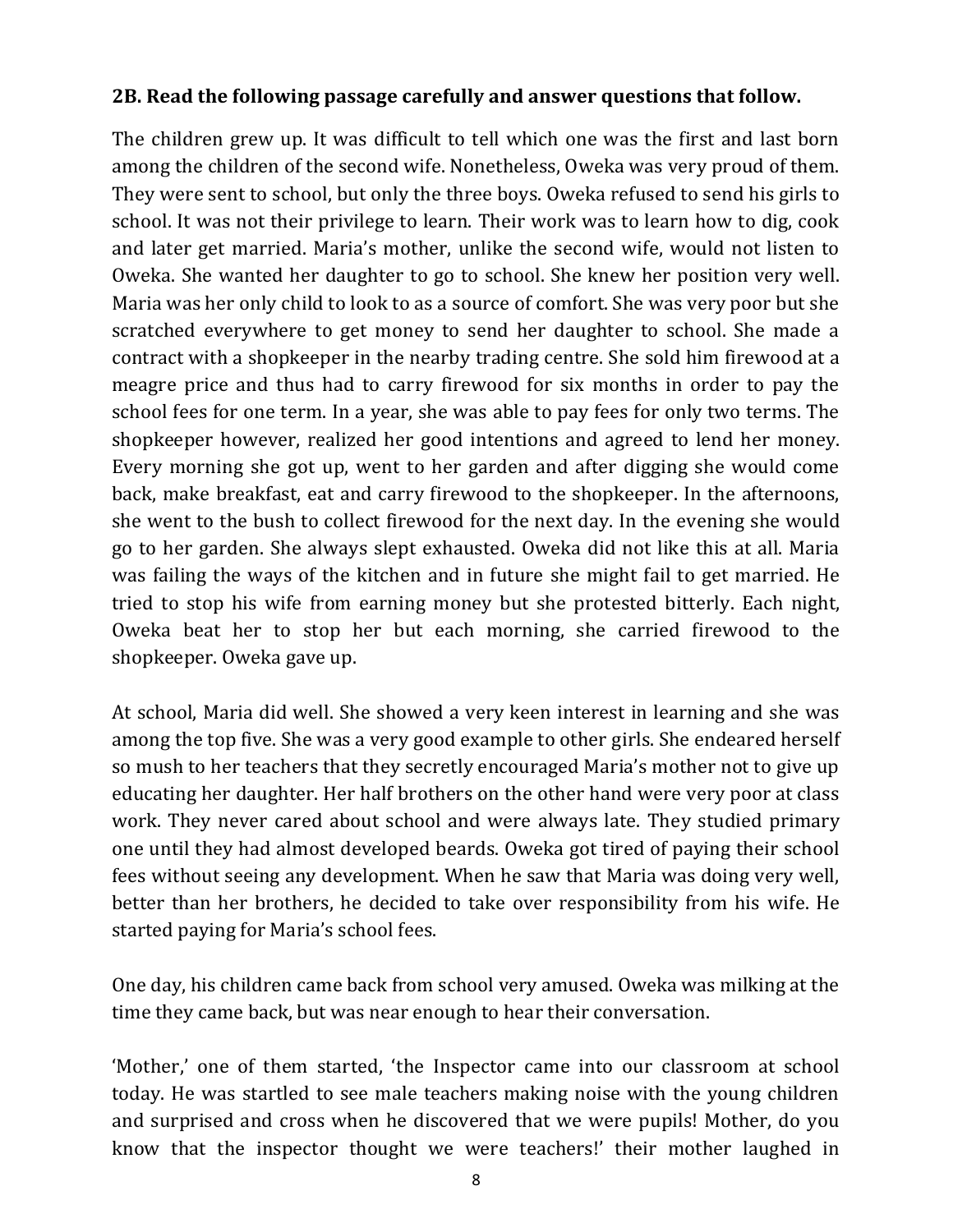merriment but Oweka, who had stopped milking and was listening attentively, felt embarrassed. After milking, he decided to call his sons together and inform them that they were to stop school and look after cattle.

### **(From Sour Honey by Marry Mbago)**

## **Questions:**

- 2.6 As his children grew up, Oweka wanted to educate
	- A. all his children.
	- B. all the children of his first wife.
	- C. the boys of his first and second wives.
	- D. three of the children of his second wife.
- 2.7 Maria's mother
	- A. was Oweka's second wife.
	- B. made her learn to dig and cook.
	- C. wanted to educate her only child.
	- D. did what her husband told her to do.
- 2.8 How did Maria's mother raise fees for her daughter?
	- A. by digging every morning.
	- B. by working at the nearby trading centre.
	- C. by carrying firewood for six months.
	- D. by selling firewood and borrowing money.
- 2.9 Why did Oweka always beat his wife?
	- A. he thought educating a girl was a waste of time.
	- B. it was not right for his wife to work a lot.
	- C. he wanted to educate Maria himself.
	- D. Maria was better than the boys.

## 2.10 What was the teachers' feeling about Maria?

- A. she would not make it in class.
- B. her mother had financial problems but never stopped paying fees.
- C. she was the best in class.
- D. wanted her to give up school.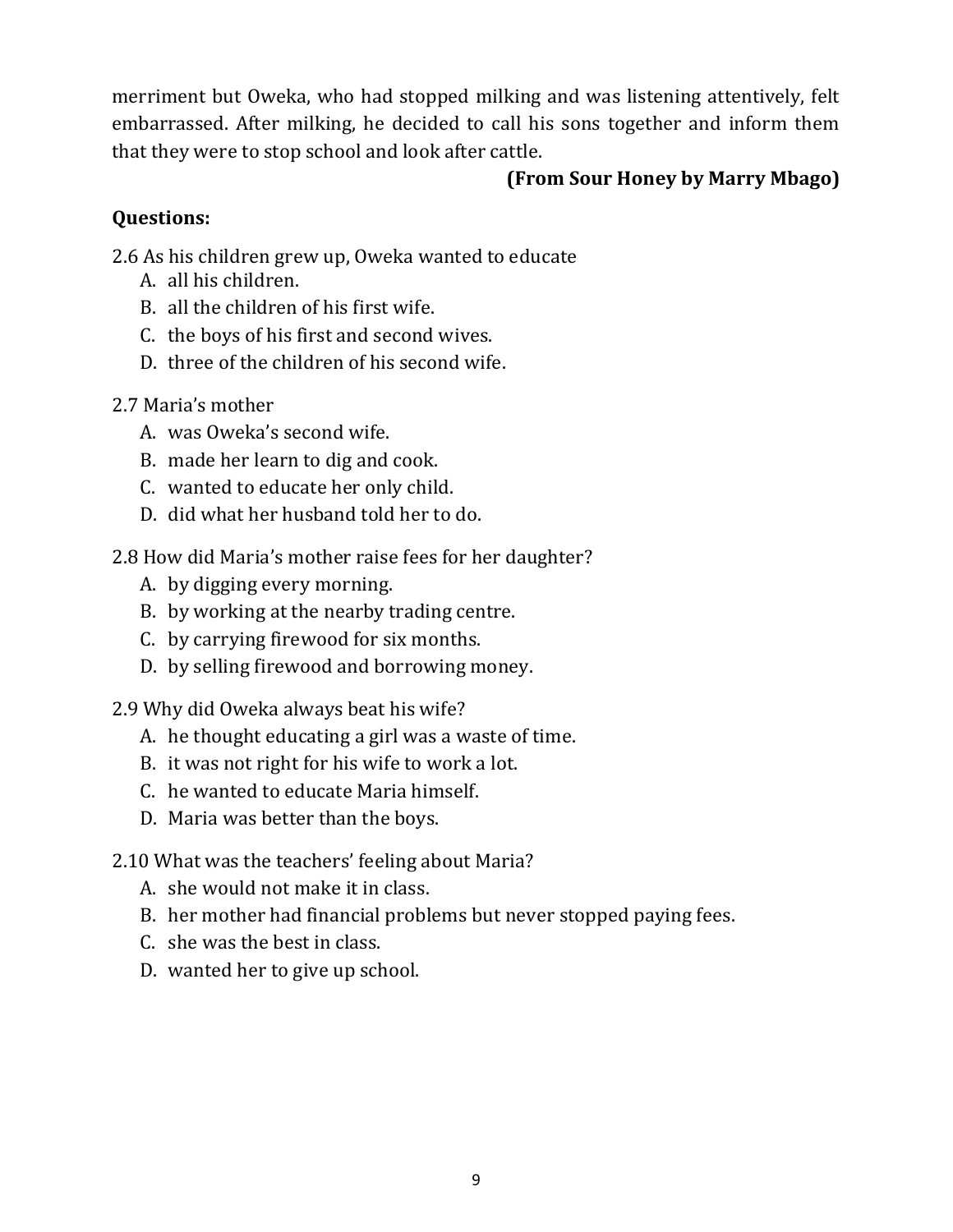## **3A. Rewrite the following as instructed. Do not change the meaning.**

3.1. She so much desired to succeed that she spent every spare minute practising. **(Rewrite using:……….was so great……….………..)**

…………………………………………………………………………………………………………………………… …………………………………………………………………………………………………………………………… …………………………………………………………………………………………………………………………… 3.2. I went to live with my aunt in Kazwaama after the thieves had killed my mother. **(Rewrite as one sentence without using "because", "since", "so", "therefore", "and", "as" and begin: The thieves………..……………)** …………………………………………………………………………………………………………………………… …………………………………………………………………………………………………………………………… …………………………………………………………………………………………………………………………… 3.3. The boy was carelessly crossing the road. He was run down by a speeding car. **(Begin:……………if………….)** …………………………………………………………………………………………………………………………… …………………………………………………………………………………………………………………………… ………………………………………………………………………………………………………………………….. 3.4. The headmaster blamed Ritah for behaving so badly. **(Rewrite using "disapproved")** …………………………………………………………………………………………………………………………… …………………………………………………………………………………………………………………………… ………………………………………………………………………………………………………………………….. 3.5. I hope you don't mind when I play music late into the night. **(Use "playing" instead of "play")** …………………………………………………………………………………………………………………………… …………………………………………………………………………………………………………………………… …………………………………………………………………………………………………………………………..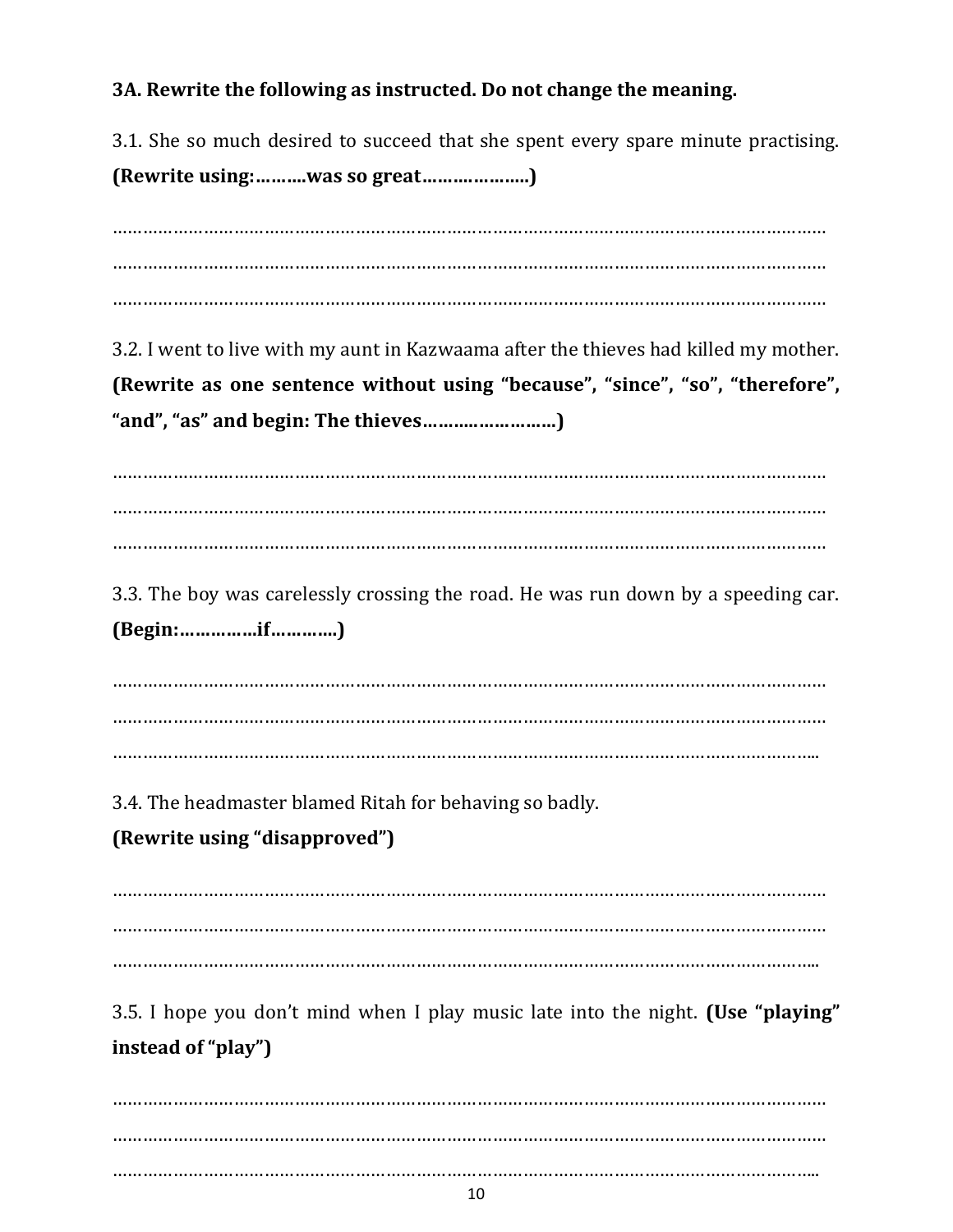3.6. The scramble for the parliamentary seat brought about a physical fight between the two contestants. **(Rewrite using "resulted")**

…………………………………………………………………………………………………………………………… …………………………………………………………………………………………………………………………… …………………………………………………………………………………………………………………………. 3.7. She hated her husband. She also hated his relatives. **(Begin: Not only……….)** …………………………………………………………………………………………………………………………… …………………………………………………………………………………………………………………………… ………………………………………………………………………………………………………………………….. 3.8. "Did you read yesterday's newspaper?" the teacher asked me. "No," I replied. **(Use REPORTED SPEECH)** …………………………………………………………………………………………………………………………… …………………………………………………………………………………………………………………………… ………………………………………………………………………………………………………………………….. 3.9. The president is heavily guarded. No enemy can attack him. **(Begin: Being……)** …………………………………………………………………………………………………………………………… …………………………………………………………………………………………………………………………… …………………………………………………………………………………………………………………………….

3.10. The villagers have many economic handicaps. They are rather light-hearted individuals. They are always ready for dancing and singing. **(Join using "despite")**

…………………………………………………………………………………………………………………………… …………………………………………………………………………………………………………………………… ……………………………………………………………………………………………………………………………